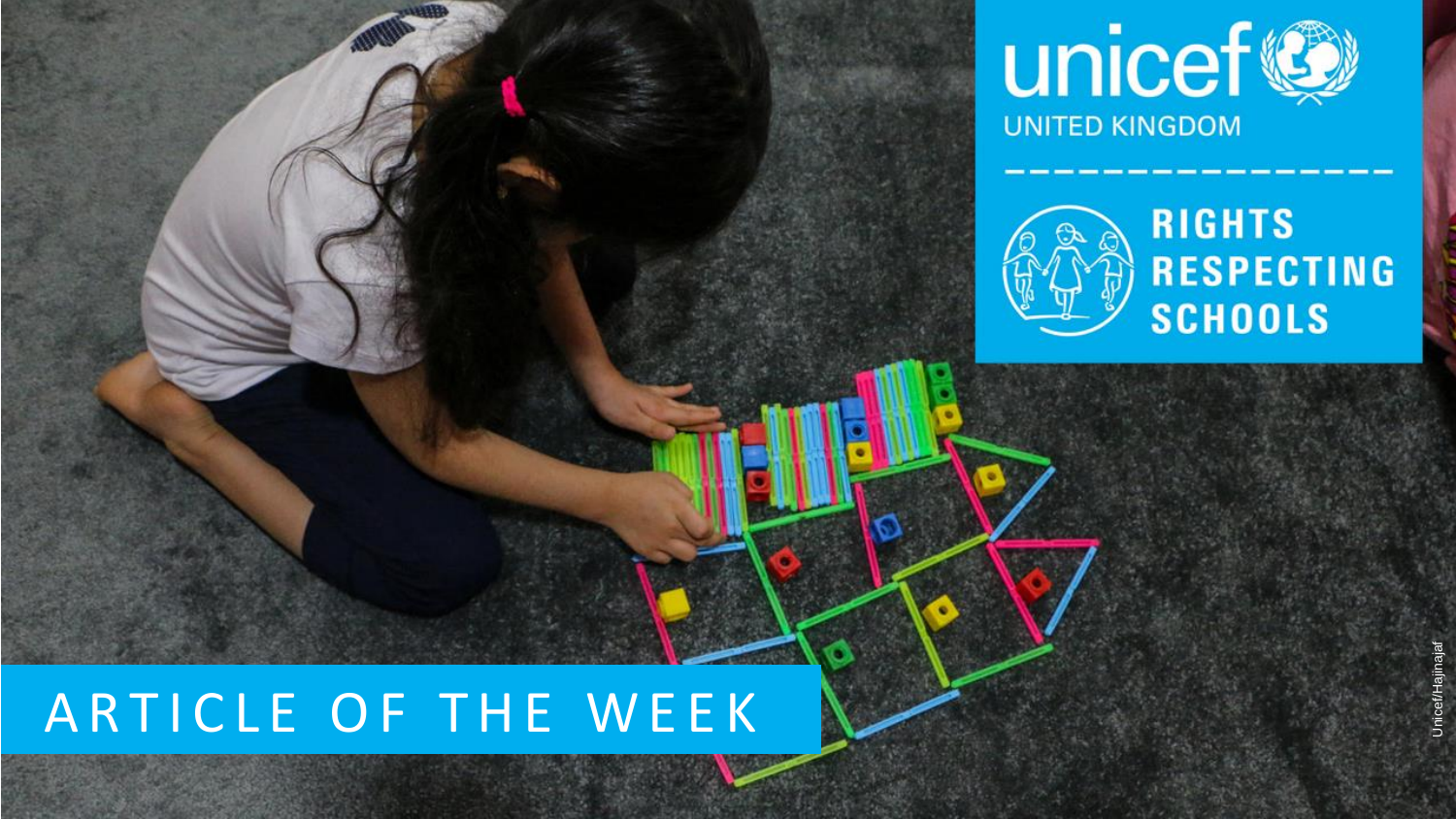## GUESS THE ARTICLE

These pictures provide a clue to this week's article.

Can you guess how they are linked together? Which article of the Convention do these pictures relate to? Write down your thoughts or discuss with someone in your home.







Unicef/Truong Viet Hung Unicef/Etges Unicef/Etges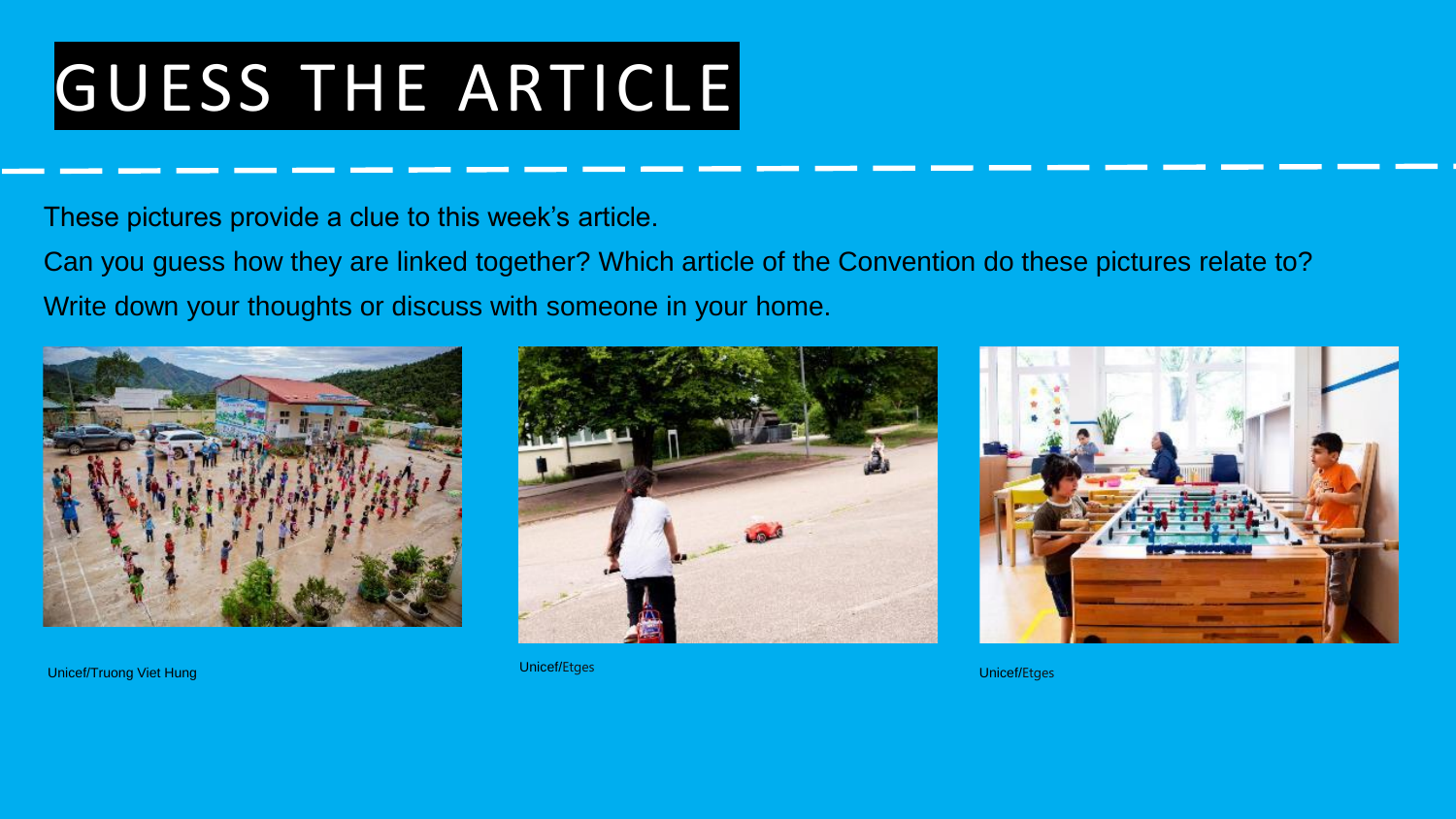#### INTRODUCING… ARTICLE 31

Martin introduces Article 31 – Rest, play, culture, arts



#### **Article 31 – Rest, play, culture, arts**

Every child has the right to relax, play and take part in a wide range of cultural and artistic activities.

#### [Watch Martin on YouTube](https://youtu.be/44YfHkvIi2Y)





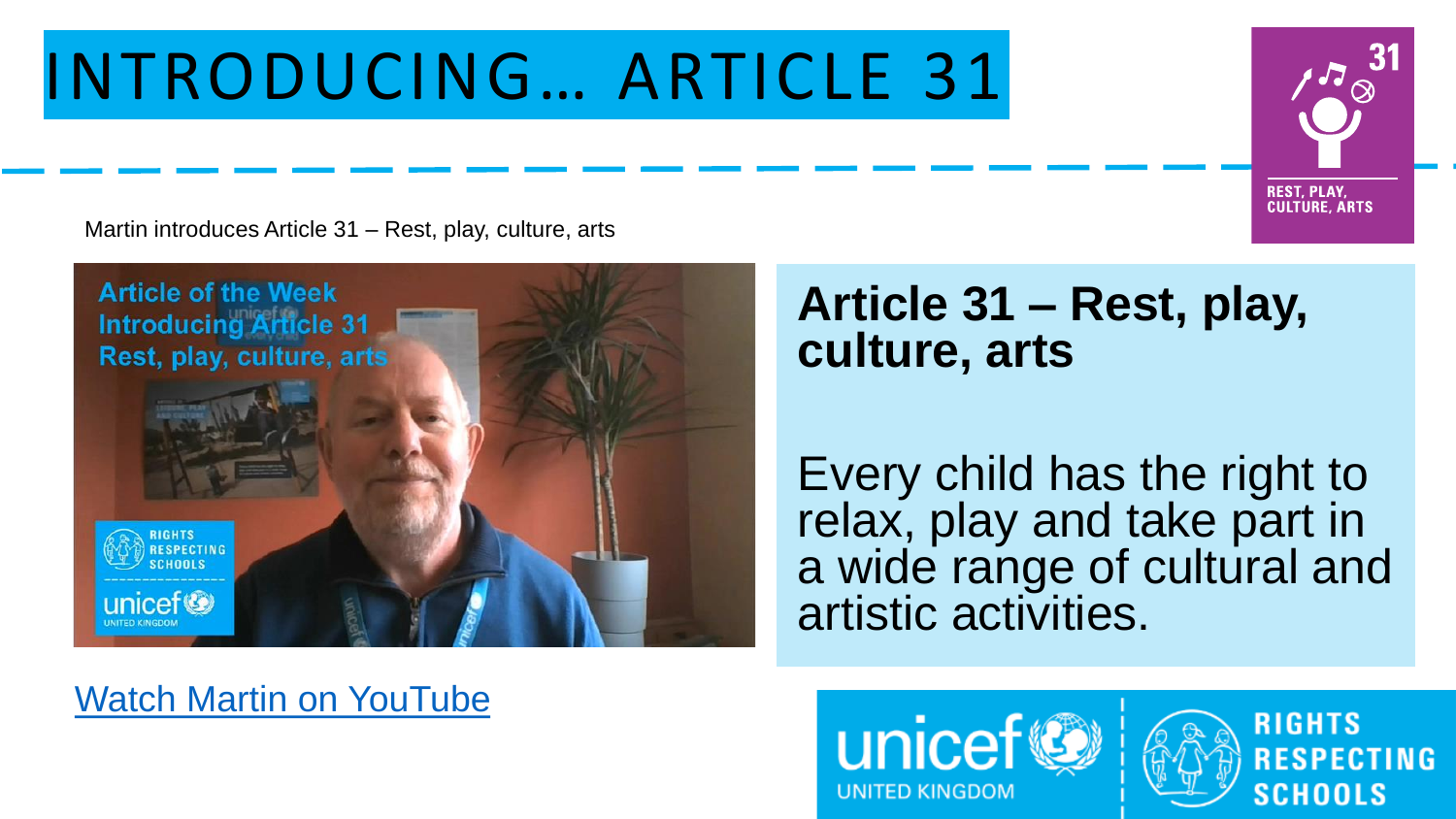#### EXPLORING ARTICLE 31



Write your ideas down and then compare your answers with the next slide.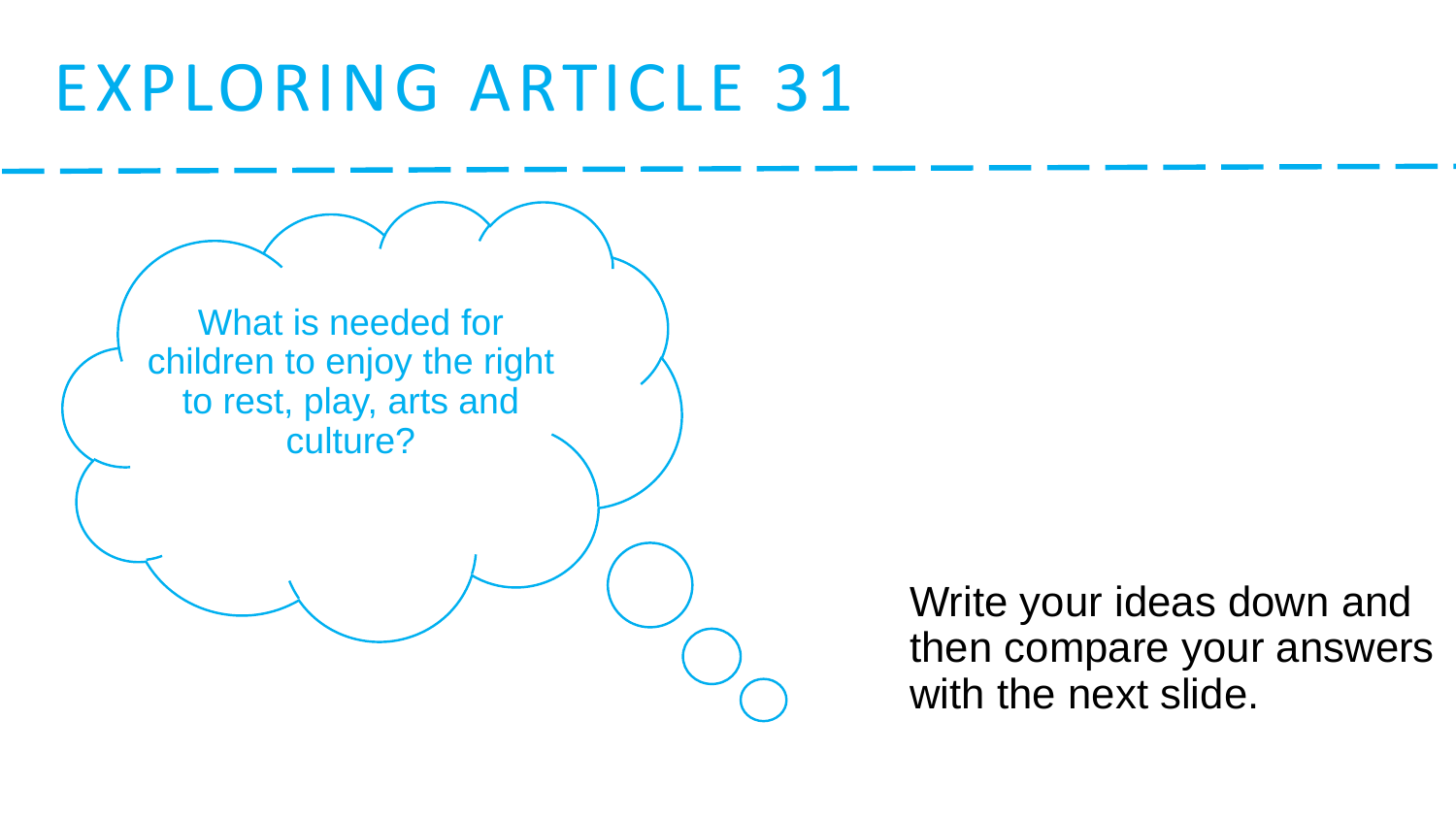## DID YOU INCLUDE THESE ANSWERS?

- Children are able to play and make their own choices about play.
- **EXTERG** Time is needed for play and cultural activities schools support this and so do families and communities.
- **EXTE:** It is important to be able to enjoy, play, sport, art, music and theatre without it being too expensive.
- **EXEC** Children try new things and are helped to experience things they might not have thought of.
- **EXECT** It's good to have a safe space to, relax, read, draw or listen to music.
- Play facilities, spaces and equipment are all safe.
- **Playing alone and playing with others are both important.**
- **EXED** Imaginative play without toys or equipment is encouraged.
- **People enjoy very different things it is important to respect and celebrate these differences.**

What other ideas did you have?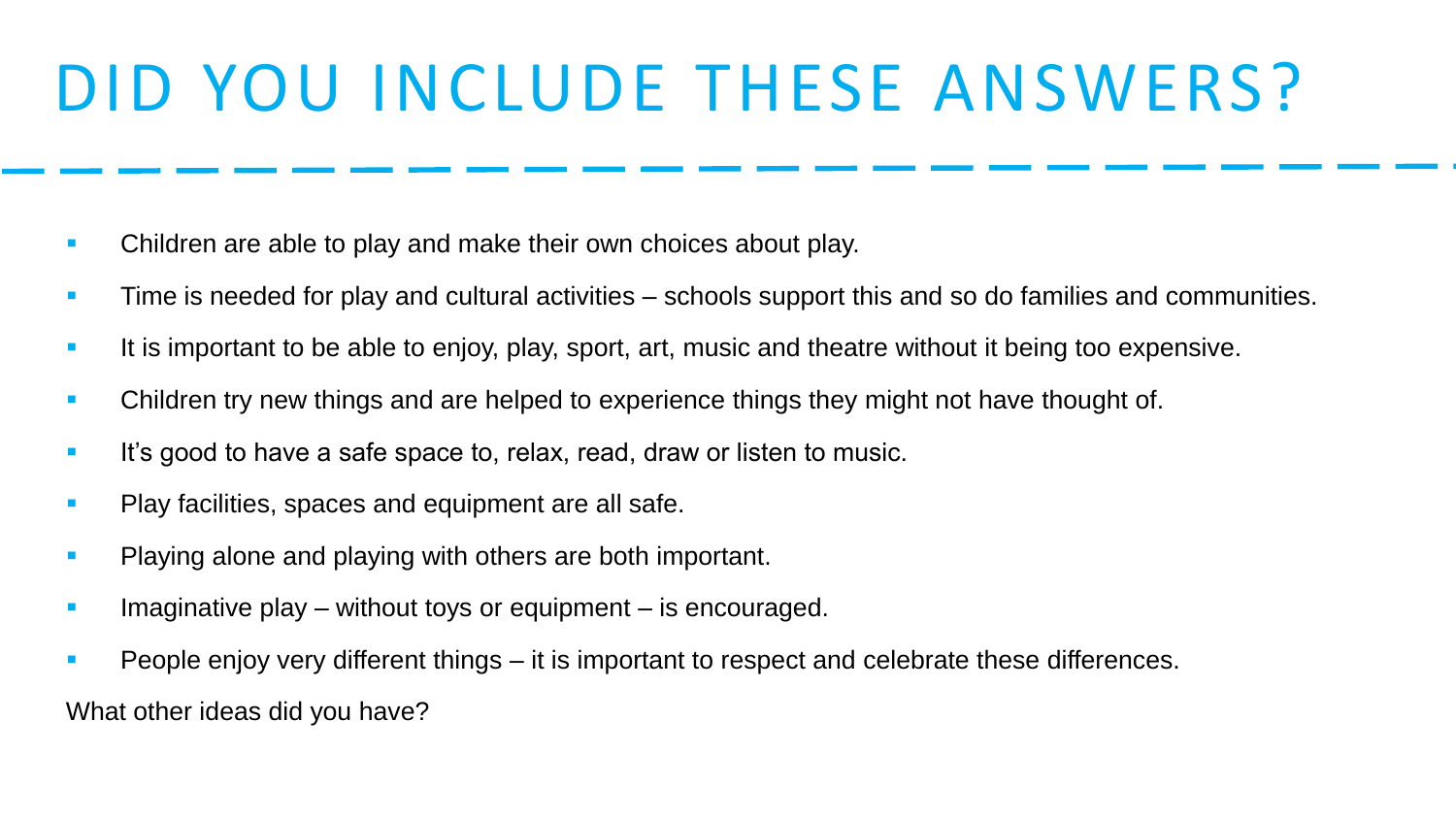# ACTIVITY TIME

What's your favourite physical or sporting activity? What artistic or cultural activity do you enjoy most? This could be anything from drawing or singing to going to the cinema. Tell somebody why these are important to you.

Create an 'Article 31 challenge' for the summer holidays – Plan out how much time you want to spend doing different things each day – perhaps plan to do something new every week?





Have you heard of the author Michael Rosen? He talks in [this video](https://www.youtube.com/watch?time_continue=12&v=-dGjaTWF3KY&feature=emb_logo) by Norton Road Primary School about the right to play. Do you agree with what the children say? You might like to watch this with adults at home and discuss it with them.

Have you ever been to an art gallery? [Here are](https://www.tate.org.uk/kids) some great activities for children on the website of the Tate gallery in London.

Primary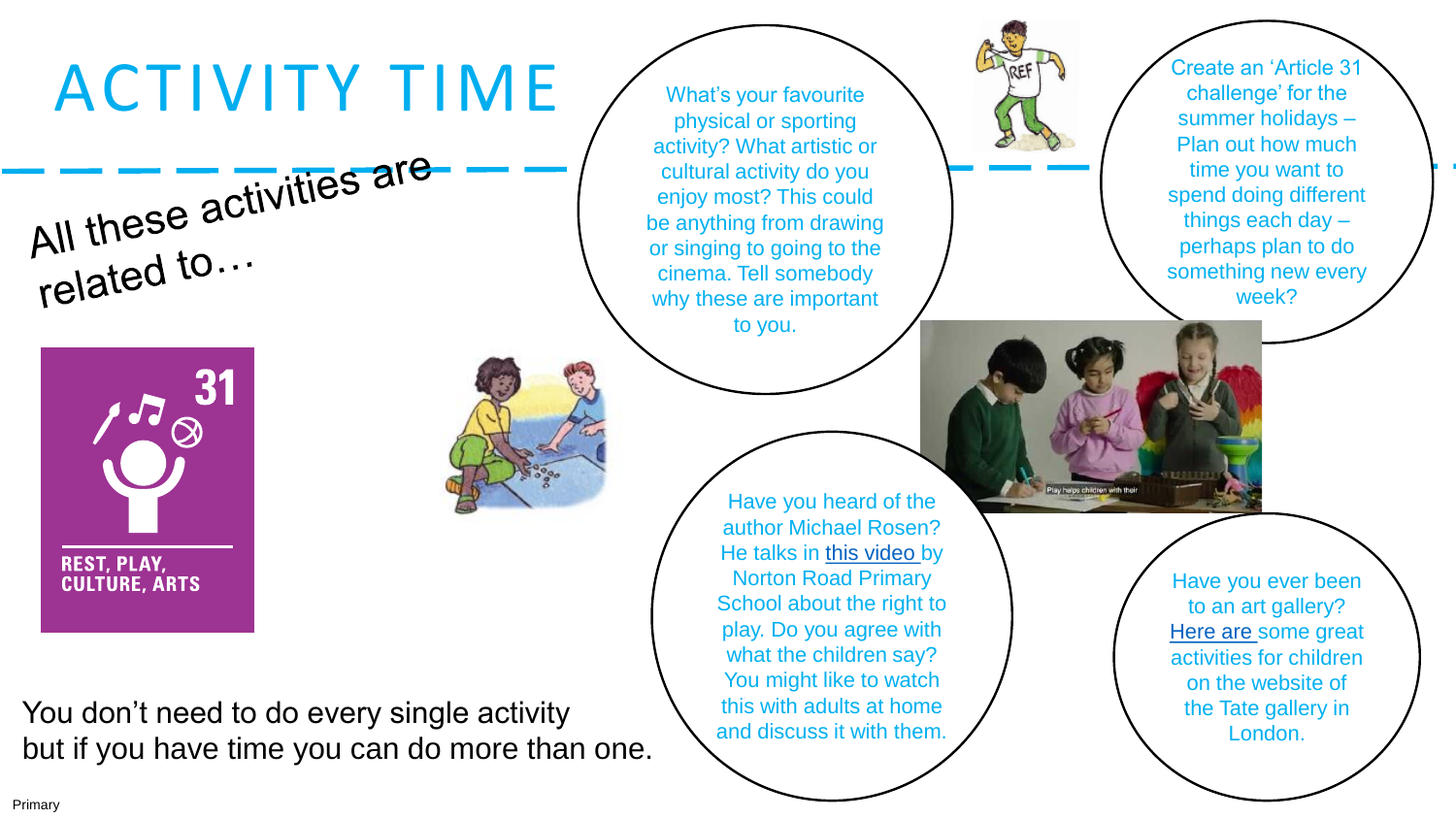#### ACTIVITY TIME

Throughout history and in every part of the world, children have always played. Have a look at some of these [Traditional Games f](https://www.unicef.org.uk/rights-respecting-schools/wp-content/uploads/sites/4/2014/06/UNICEF_TraditionalGames_resource.pdf)rom around the world. Choose one and see if you can adapt it to play it your family or friends.



Design your ideal play area! It can be indoors, outdoors or both! It can be open during the day and even at night. Share your ideas with your friends.

The right to relax and play can include some screen time but everyone knows that too much of this is not healthy. Do a survey among your family and friends to see how much time people spend being active and how long in front of a screen each day.

Having time to relax and enjoy our hobbies, interests and favourite pastimes is good for our wellbeing and our emotional health. Try to think of some reasons why this is the case and discuss them with somebody at home? You could design a poster or write a song to encourage others to remember the importance of Article 31.





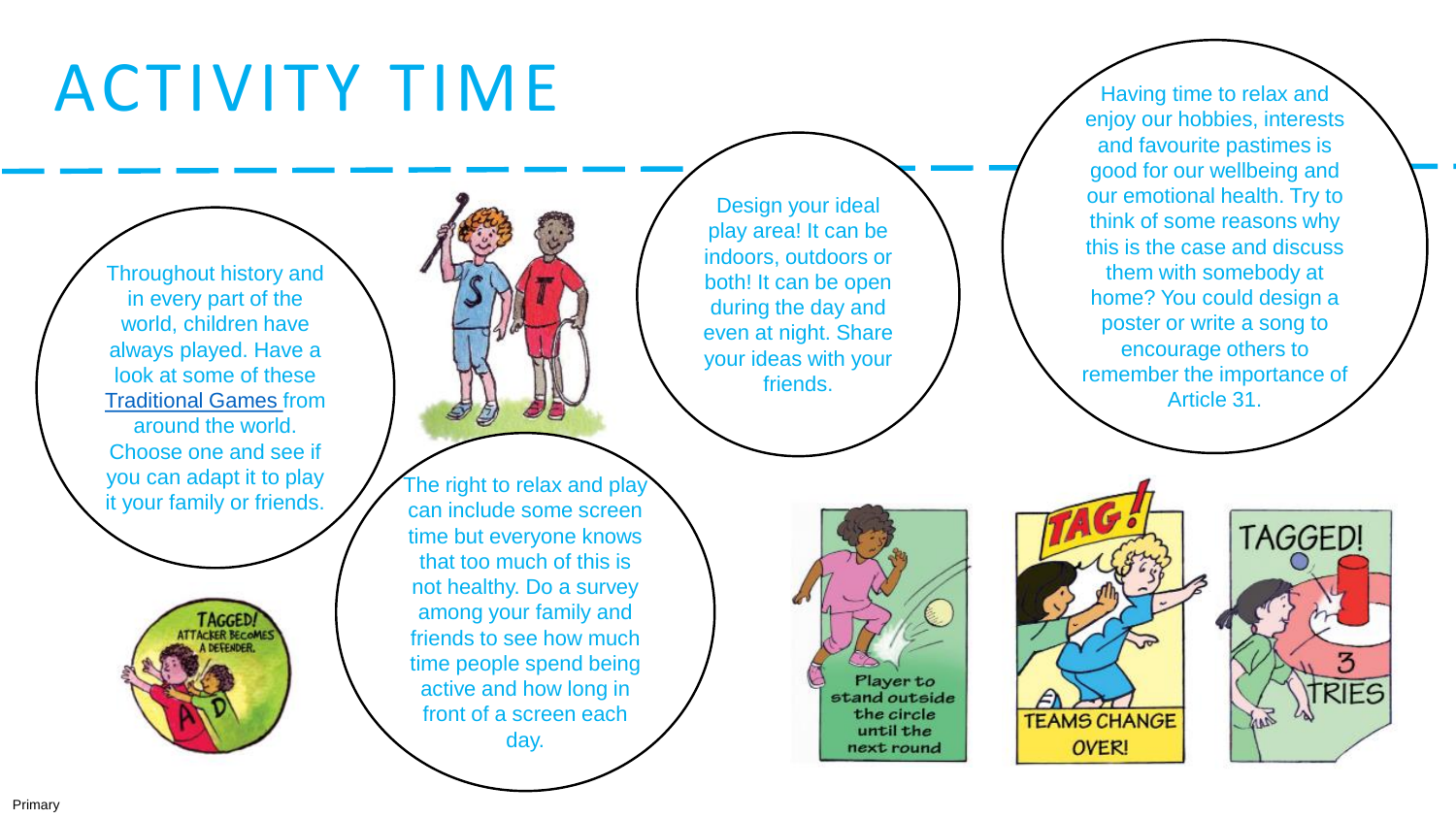#### REFLECTION

**Try to find somewhere peaceful and spend a few minutes being quiet and still … then consider these questions:**

- How do you make time for rest, play, arts and culture in your life? What sort of activity makes you feel most comfortable?
- **How can we encourage others to find the things that help** them relax and express themselves?
- How can we show our appreciation to the adults (often volunteers) who support us as coaches, mentors, leaders?

**Write down your thoughts and if you want, share this back with your teacher, friends or family.**